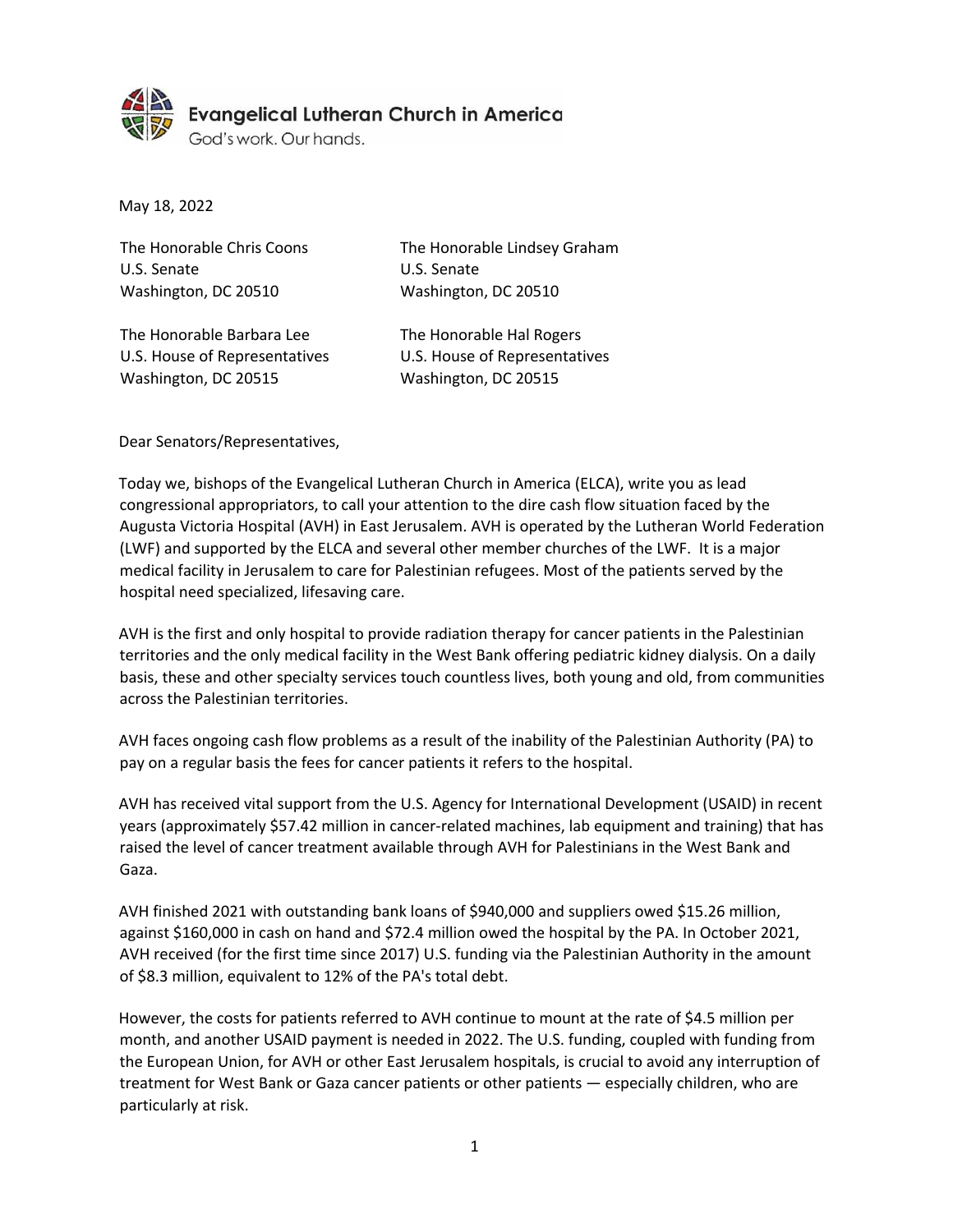Please support the transfer of \$120 million to USAID to meet the urgent humanitarian needs of the Palestinian people in 2022. These allocations are needed to cover the PA's debt to AVH and the other East Jerusalem hospitals.

I encourage you to visit Augusta Victoria Hospital to see first-hand the important work being done and the hospital's partnership with the U.S. government through USAID. To schedule a visit to the hospital, contact LWF Representative Sieglinde Weinbrenner at sieglinde.weinbrenner@lutheranworld.org, +972-2-628-2289 (office) or +972-53-525-5843 (cell).

Thank you for your consideration.

Sincerely,

Presiding Bishop Bishop Bishop, New Jersey Synod

The Rev. Ginny Aebischer Bishop, South Carolina Synod

The Rev. Laura L Barbins Bishop, Northeastern Ohio Synod

The Rev. Daniel G Beaudoin Bishop, Northwestern Ohio Synod

The Rev. Sue Briner Bishop, Southwestern Texas Synod

The Rev. Shelley M Bryan Wee Bishop, Northwest Washington Synod

The Rev. Susan Candea Bishop, Central States Synod

The Rev. Jeff Clements Bishop, Northern Illinois Synod

The Rev. Barb Collins Bishop, Upper Susquehanna Synod

The Rev. Elizabeth A Eaton The Rev. Tracie L Bartholomew Chair, Conference of Bishops

> The Rev. Amy L Current Bishop, Southeastern Iowa Synod

The Rev. Yehiel Curry Bishop, Metropolitan Chicago Synod

The Rev. Suzanne B Darcy Dillahunt Bishop, Southern Ohio Synod

The Rev. Patricia A Davenport Bishop, Southeastern Pennsylvania Synod

The Rev. Jim Dunlop Bishop, Lower Susquehanna Synod

The Rev. Anne C Edison-Albright Bishop, East-Central Synod of Wisconsin

The Rev. Paul D Erickson Bishop, Greater Milwaukee Synod

The Rev. Katherine A Finegan Bishop, Northern Great Lakes Synod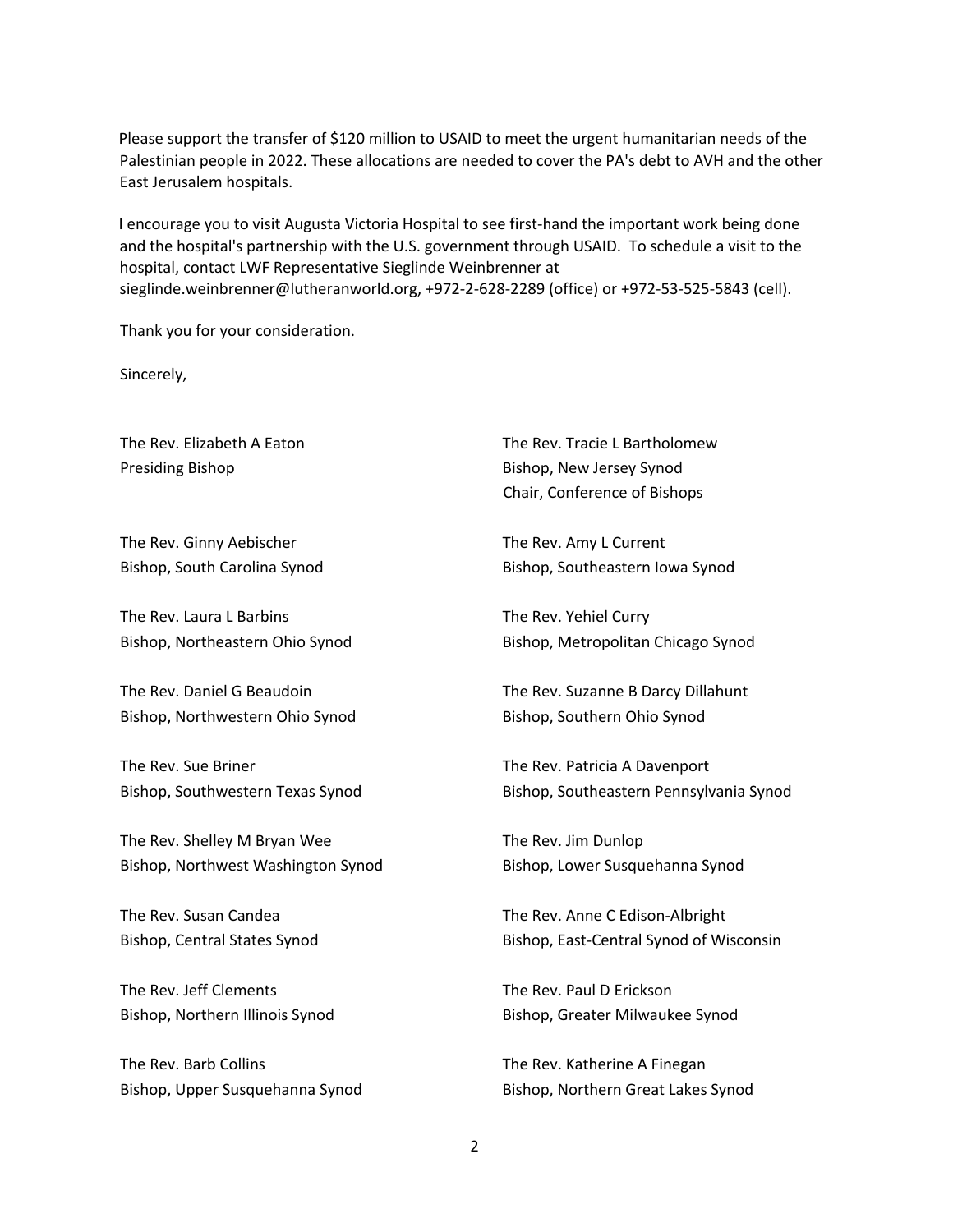The Rev. Bill Gafkjen Bishop, Indiana-Kentucky Synod

The Rev. Jim Gonia Bishop, Rocky Mountain Synod

The Rev. Erik K Gronberg Bishop, Northern Texas-Northern Louisiana Synod

The Rev. Constanze Hagmaier Bishop, South Dakota Synod

The Rev. Regina M Hassanally Bishop, Southeastern Minnesota Synod

The Rev. James E Hazelwood Bishop, New England Synod

The Rev. Bob Humphrey Bishop, Virginia Synod

The Rev. Deborah K Hutterer Bishop, Grand Canyon Synod

The Rev. Richard E Jaech Bishop, Southwestern Washington Synod

The Rev. Kevin T Jones Bishop, Northeastern Iowa Synod

The Rev. Donald P Kreiss Bishop, Southeast Michigan Synod

The Rev. Laurie A Larson Caesar Bishop, Oregon Synod

The Rev. Brian D Maas Bishop, Nebraska Synod

The Rev. Joy F Mortensen-Wiebe Bishop, South-Central Synod of Wisconsin

The Rev. Amy J Odgren Bishop, Northeastern Minnesota Synod

The Rev. Dee Pederson Bishop, Southwestern Minnesota Synod

The Rev. Michael W Rinehart Bishop, Texas-Louisiana Gulf Coast Synod

The Rev. Megan M Rohrer Bishop, Sierra Pacific Synod

The Rev. S. John Roth Bishop, Central/Southern Illinois Synod

The Rev. Craig A Schweitzer Bishop, Western North Dakota Synod

The Rev. Laurie Skow-Anderson Bishop, Northwest Synod of Wisconsin

The Rev. Tim Smith Bishop, North Carolina Synod

The Rev. Kevin L Strickland Bishop, Southeastern Synod

The Rev. Ann M Svennungsen Bishop, Minneapolis Area Synod

The Rev. Andy Taylor Bishop, Pacifica Synod